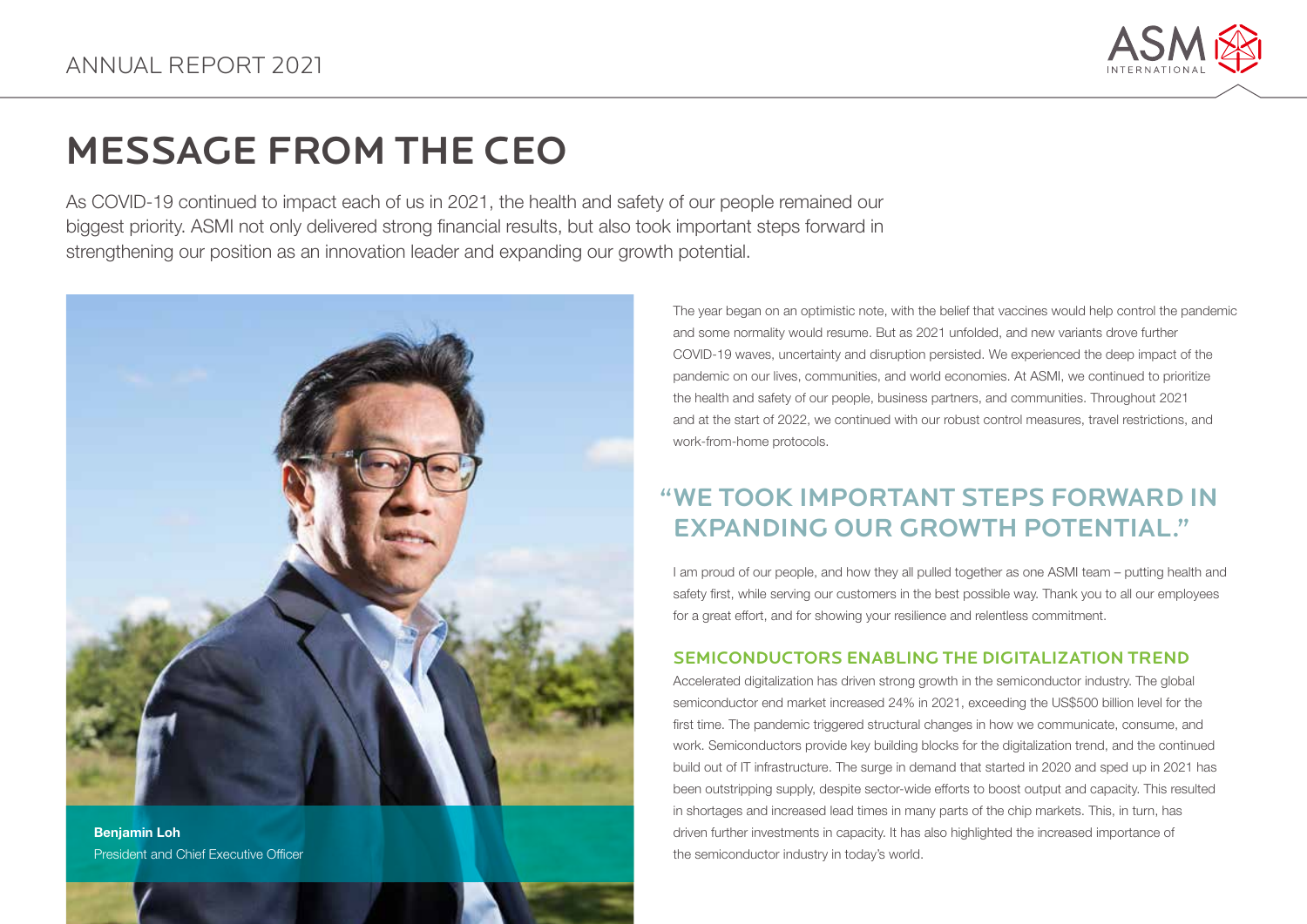### STRONG GROWTH IN LOGIC/FOUNDRY AND EXPANDED POSITION IN MEMORY

The wafer fab equipment (WFE) market increased strongly with a mid-to-high 30s percentage in 2021. We benefited from strong demand across the board. In terms of customer segments, our sales were driven by foundry, followed by memory, and then logic. The combined logic/foundry segment remained the key driver for ASMI. This was fueled by our customers' substantial investments in leading-edge manufacturing capacity, to meet growing demand for high-end computing and 5G smartphones. We continued to benefit from substantial increases in the ALD requirement in the most advanced logic/foundry nodes, resulting in share of wallet gains for our company. During the year, we further expanded our R&D engagements for the next nodes, and we won several new key applications. We also saw the first meaningful bookings in the second half of 2021 for the upcoming node transition, which, for most of our key logic/foundry customers, is expected to go into high-volume manufacturing in the second half of 2022 and into 2023. We expect the number of ALD layers to show strong double-digit percentage growth in the next node. This will provide us with further opportunities for share of wallet increases with key logic/foundry customers.

# "WE EXPECT THE NUMBER OF ALD LAYERS TO SHOW A STRONG DOUBLE-DIGIT PERCENTAGE GROWTH IN THE NEXT NODE."

Against a backdrop of healthy spending trends in memory, we achieved a significant increase in our sales to memory customers in 2021. A key driver for our memory business has been the adoption of high-k metal gate ALD in DRAM. This is a key technology that enables greater power efficiency and improved performance of cutting-edge DRAM devices. We have strong engagements for several other new applications, both in DRAM and 3D-NAND, which we expect will increase our memory position in coming years.

Growth in WFE spending on the trailing-edge technology nodes in 2021 is also worth noting. This was driven by strong end-market demand and capacity shortages. In this market, we have a number of solid positions in niche segments, particularly in the power, analog and wafer-maker segments, even though ASMI in total derives most of its sales from the most advanced node spending. Analog/power demand, which has a relatively higher exposure to the automotive and industrial markets, rebounded strongly in 2021 following the drop in 2020.

### EQUIPMENT REVENUE DRIVEN BY ALD AND EPI

In terms of product lines, revenue was again led by very solid double-digit growth in our ALD business, which continued to represent more than half our equipment revenue. Epi, our second-largest product line, also showed very strong growth on the back of robust demand in the advanced CMOS market, and the rebound in the analog/power segments. An important achievement in 2021 was the second customer win for our Intrepid ES tool, in the advanced CMOS market for an advanced gate-all-around application. We also launched the new Intrepid ESA. This makes the substantial performance and cost-of-ownership benefits of the Intrepid available for 300mm applications in the analog, power and wafer-maker markets.

We invest selectively in our PECVD and vertical furnace product lines. Noteworthy in 2021 is the contribution of the A400 DUO, our high-productivity 200mm vertical furnace. Introduced in 2019, this is now having great success, including several new customer wins in China.

# "OUR OUTCOME-BASED SERVICES CREATE INCREASING UPTIME." VALUE BY REDUCING COSTS AND

Our spares & services business delivered a solid performance, with 16% higher revenue. The sales increase in 2021 moderated compared to the 29% growth in 2020, in part due to the impact of customers investing in higher inventories of spares in 2020 in the face of COVID-19-related disruptions of global supply chains and logistics. Our new, innovative outcome-based services had strong traction. We booked multiple contracts for our so-called Complete Kit Management (CKM), and spares-as-a-service offerings. These are creating value for our customers by reducing costs and increasing uptime of our equipment.

### SUPPLY CHAIN CHALLENGES

COVID-19 continued to create challenges in our operations, especially supply chain. In terms of our capacity, we benefited from our investment in the new manufacturing facility in Singapore. This provided us with the flexibility to meet increased demand. Since completion at the end of 2020, we have steadily been increasing headcount to raise output. In September 2021, we announced that we had started the design work on the second manufacturing floor within this new facility, aiming to be production ready by early 2023. This will result in a further substantial capacity boost.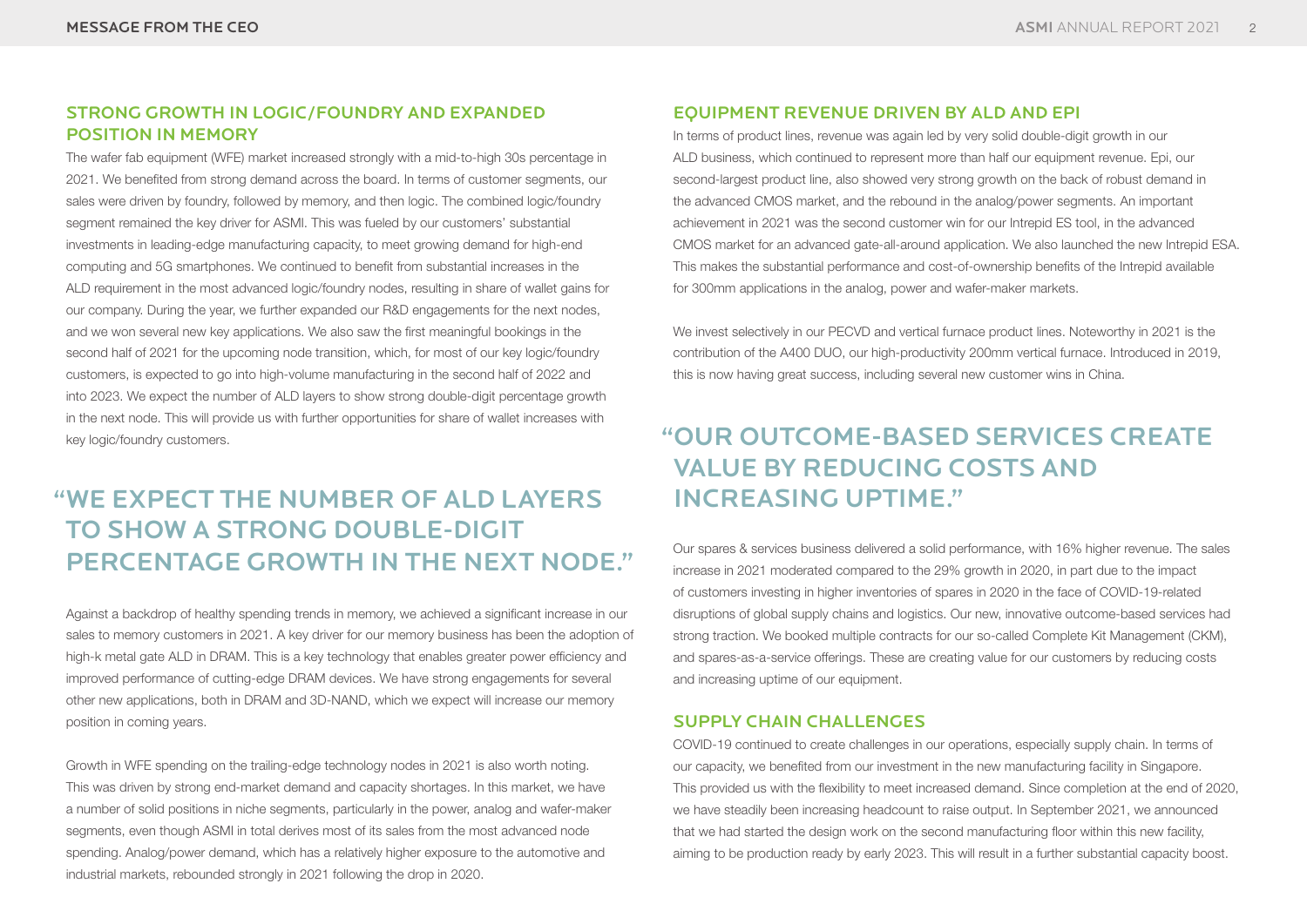In supply chain, the situation was already tight as we entered 2021, and constraints increased in the second half of the year. This included the impact of the lockdown measures, resulting in reduced factory outputs – in Southeast Asia, and especially Malaysia – which is an important link in the supply chains in our industry. Building on the learnings from COVID-19-related disruptions in 2020, we took several actions to mitigate the impact. This included maintaining higher buffer inventories, and qualifying new suppliers. We were still able to meet our customer requirements. We achieved quarter-on-quarter record-high sales thanks to very strong execution by our team, and outstanding support and commitment from our supply chain partners.

#### SUSTAINABILITY AND ESG

This was also the year we substantially stepped up our sustainability ambitions. Our focus is on long-term sustainable value creation for all our stakeholders. Building on a solid foundation of achievements in sustainability, we are now taking important steps forward as we strive to make a positive impact in the world. In 2021, we defined our key sustainability focus areas and priorities for 2021-2025 in key environmental, social, and governance areas. These are well-aligned with our strategy and the priorities of our key stakeholders.

Our priorities include: continuing our relentless focus on safety leadership; development of our people and culture; reductions in our environmental footprint; ensuring a responsible supply chain, and continued strengthening of governance, including cybersecurity and IP protection. An important step in 2021 was the announcement of our target to achieve Net Zero emissions, including Scope 3, by 2035. In 2021, we transitioned most of our key sites to electricity from renewable sources, in line with the commitment we made last September. We believe we remain on track to achieve our target for 100% electricity from renewable sources for all our sites by 2024, with an estimated 90% reduction in our Scope 1 and 2 greenhouse gas (GHG) emissions relative to 2020.

# "OUR TARGET IS TO ACHIEVE NET ZERO EMISSIONS BY 2035."

### PEOPLE ARE OUR BIGGEST ASSET

One of our key focus areas in sustainability is people. We aim to create a safe and inspiring workplace of inclusion and diversity, where our employees can unleash their potential. In 2021, we launched ConvERGe – our new employee resource group – on International Women's Day. We have set a target to increase the percentage of women working at ASMI from 15% in 2021

to 20% by 2025. As part of our aim to build a strong and unified culture, we launched our core values – We Care, We Innovate, We Deliver – defining who we are at ASMI, and what we stand for. We stepped up our internal communications, and implemented improvement actions following our earlier engagement survey. These steps are essential to making us attractive as an employer. The war for talent is fierce, especially in the semiconductor sector, and we need to significantly grow our workforce to execute our growth ambitions. We stepped up our talent-recruitment initiatives and benchmarked our global rewards and employee-benefits programs. In 2021, we succeeded in welcoming a record-high number of new colleagues, and grew our total number of employees by 28% to 3,312.

# "WE AIM TO CREATE A SAFE AND INSPIRING WORKPLACE OF INCLUSION AND DIVERSITY."

#### RECORD-HIGH FINANCIAL RESULTS

Our company again delivered strong financial results in 2021. Revenue increased 30% to  $€1.7$  billion, our fifth consecutive year of double-digit growth. The gross margin improved from 47.0% to 47.9%. Net R&D increased by 9% and SG&A expenses by 20%. Our operating result grew about 50%, with the operating margin improving from 24.6% to 28.4%.

The income related to our 25% stake in ASMPT increased to €87 million from €45 million in 2020. This result excludes the amortization of intangible assets related to ASMPT.

Free cash flow more than doubled from €120 million in 2020 to €266 million in 2021. This increase was driven by the strong improvement in profitability, with working capital under control, and despite higher income tax paid. CapEx additions amounted to  $E$ 79 million in 2021, with a significant part spent on expanding and upgrading our R&D lab facilities. In 2021, we also reconfirmed the key elements of our capital allocation policy. Investment in the growth of our company and maintaining a strong financial position remain the priority. Our commitment to pay a sustainable dividend and use any excess cash for the benefit of our shareholders is unchanged.

In 2021, ASMI returned €237 million to shareholders in the form of dividend and share buybacks, up from €165 million in the previous year. We will propose a dividend of €2.50 per share to be paid over 2021, up 25% from €2.00 last year.